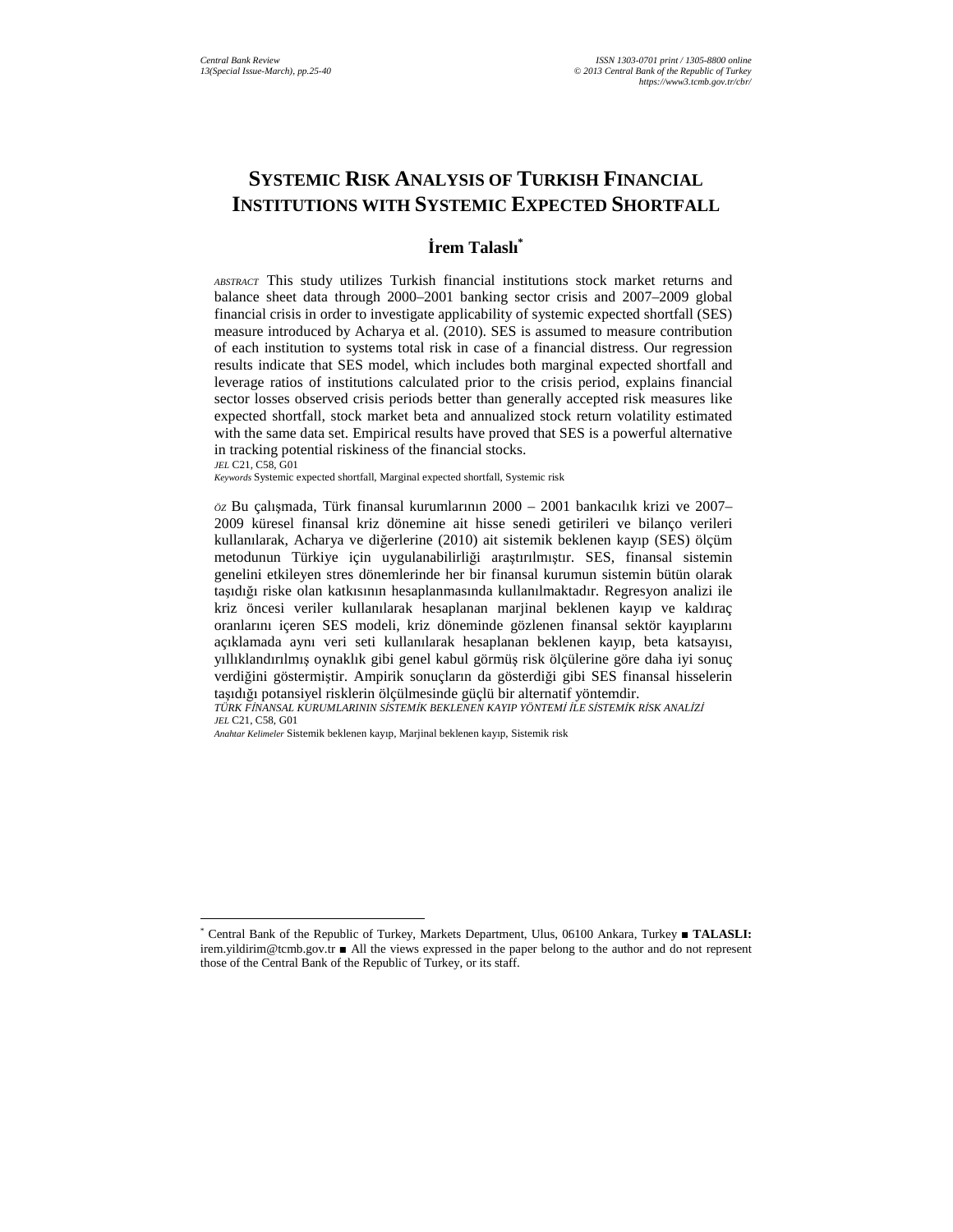#### **1. Introduction**

The financial crisis triggered by the burst of the housing price bubble and consequent problems in the sub-prime mortgage portfolios of financial institutions in United States (US) has spread to all segments of the country's financial system through securitized debt instruments. The writedowns in positions, which are highly leveraged, insufficiently capitalized, and heavily reliant on short-term financing forced institutions to fire sales. Illiquid and frozen markets also contributed to the accretion of losses. The effects of deleveraging and unwinding of risky positions have not only experienced in the US. Global melt down of asset values, counterparty risk concerns, increasing illiquidity in funding markets caused emergence of weaknesses carried in the balance sheets of developed market countries' financial institutions and deterioration in their capital adequacy ratios.

As the developed market economies were jolted by financial shocks, emerging markets continued to enjoy equity market rallies for a while and provided support for the economic decoupling hypothesis. However, global financial institutions' deleveraging process and asset writedowns have eventually deteriorate the external financing conditions. As a result of depletion in the stock of funds, increased credit risk concerns of advanced market agents and raising funding costs, both capital inflows to emerging markets and demand for their assets have diminished significantly. The collapse of cross-border funding is identified as a critical element in the intensification of the crisis in several countries by IMF (2009). Banks in many emerging market countries had to call back some of their credits or turned down plenty of credit roll-over requests and reflected increasing fund raising costs to their credit customers. Deceleration in private sector credit growth triggered economic output contractions, decline in expected return on equities and further deterioration in asset quality. The result was widening in external debt spreads and sharp losses in stock market values.

Extreme downward pressure observed in equity prices of financials all over the world is described as a run on bank capital (IMF, 2008). The massive amounts of equity sales in financials are said to resemble bank runs. In periods of such uncertainty and stress, the common stock contagion appears indiscriminate, potentially affecting almost the entire financial universe and reflecting a general loss of confidence in all segments. Solvent parties are not differentiated from the insolvent. In the short-run, any liquidity problems caused by these runs are likely to spill over to institutions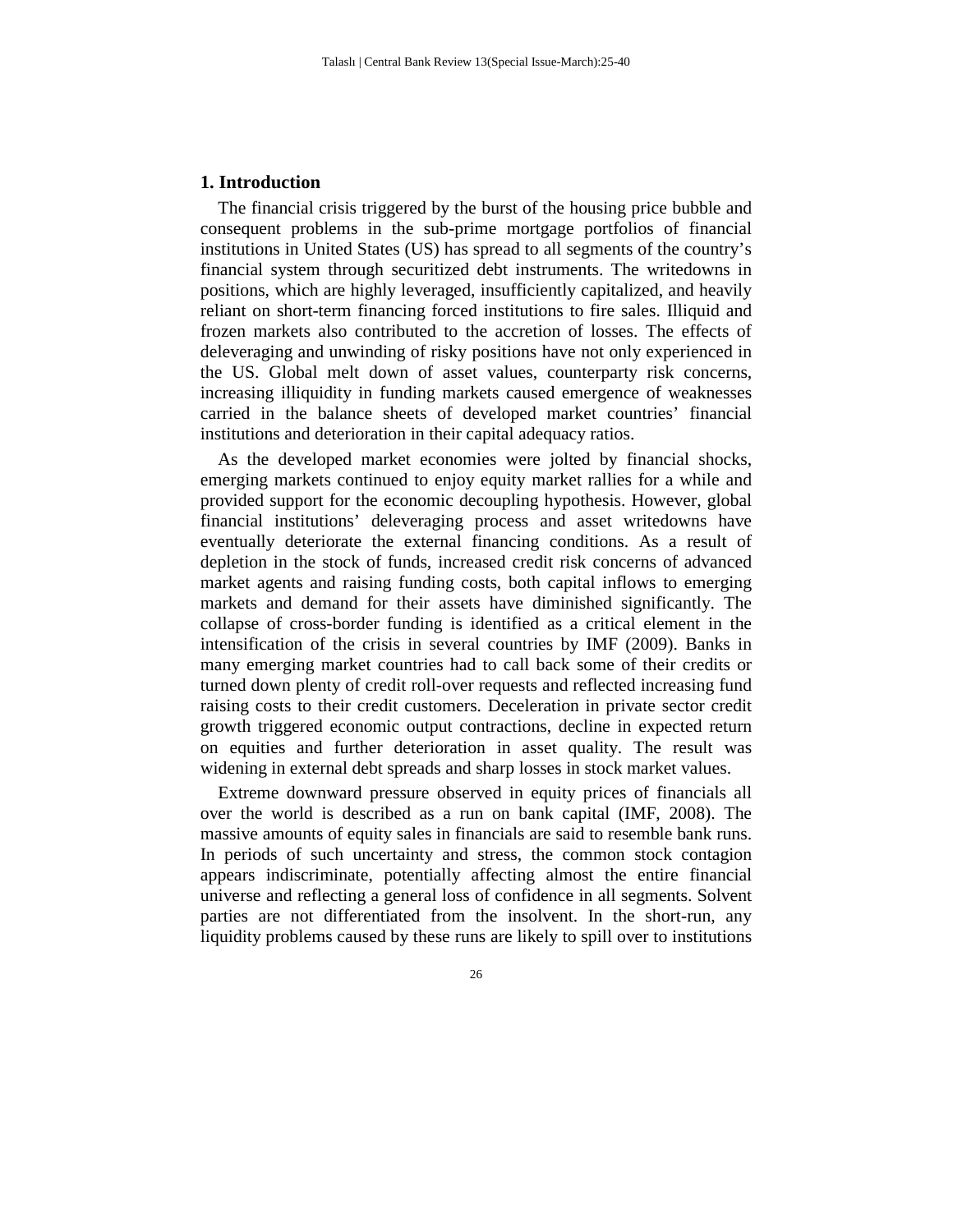which are not directly affected by the initial shock. In this case, many financial institutions have seen their market capitalizations plunged and it has become difficult to raise capital in equity markets. This is the realization of systemic risk which is defined by Mishkin (1995) as the likelihood of a sudden, usually unexpected event that disrupts information in financial markets, making them unable to effectively channel funds to those parties with most productive investment opportunities.

Many firms have to bear high losses on the asset side and declining market to book values, although they have implemented necessary risk management practices on an individual basis. A possible explanation can be found in the high degree of interconnectedness of financial institutions in interbank funding markets as well as similarities in their portfolio compositions which reduce the expected gains of portfolio diversification on a macro level. Under normal market conditions, whenever a financial institution has experienced hard times generally there have been other firms willing to provide capital in return for shares of the stranded institution. However, in case of such a widespread threat to almost all segments of economy the commitment of public resources to contain systemic risk and economic fallout has been required.

Usage of public resources that have high social opportunity cost have forced regulators to look for macro financial risk solutions. Since it has become obvious that institution centric risk management practices are insufficient in times of systemic events, detailed analysis of systemic risk, measurement and reduction of financial institutions' contributions to systemic risk has become popular research topics.

Financial crisis has a long history; therefore there exists a vast amount of research in this area. In this brief literature review, we concentrate only on a few of the relatively recent research studies that directly focused on systemic risk measurement using interconnectedness and/or correlations between financial institutions. Huang et al. (2009) propose a measure of systemic risk which is called the *distress insurance premium* and based on the price of insuring banks against financial distress using ex-ante bank default probabilities and forecasted asset-return correlations. Adrian and Brunnermeier (2008) utilize quantile regression in their systemic risk measure, *CoVaR* that captures value-at-risk of a financial sector conditional on institution *i* being in distress. A set of measures based on rare outcomes and information entropy has been proposed by Duggey (2009), and Gray and Andreas (2010) use CDS spreads in a contingent claims analysis to measure the systemic risk from market implied expected losses. Kritzman et al. (2010) introduce a measure of implied systemic risk called *absorption ratio,* which uses principle component analysis to determine the fraction of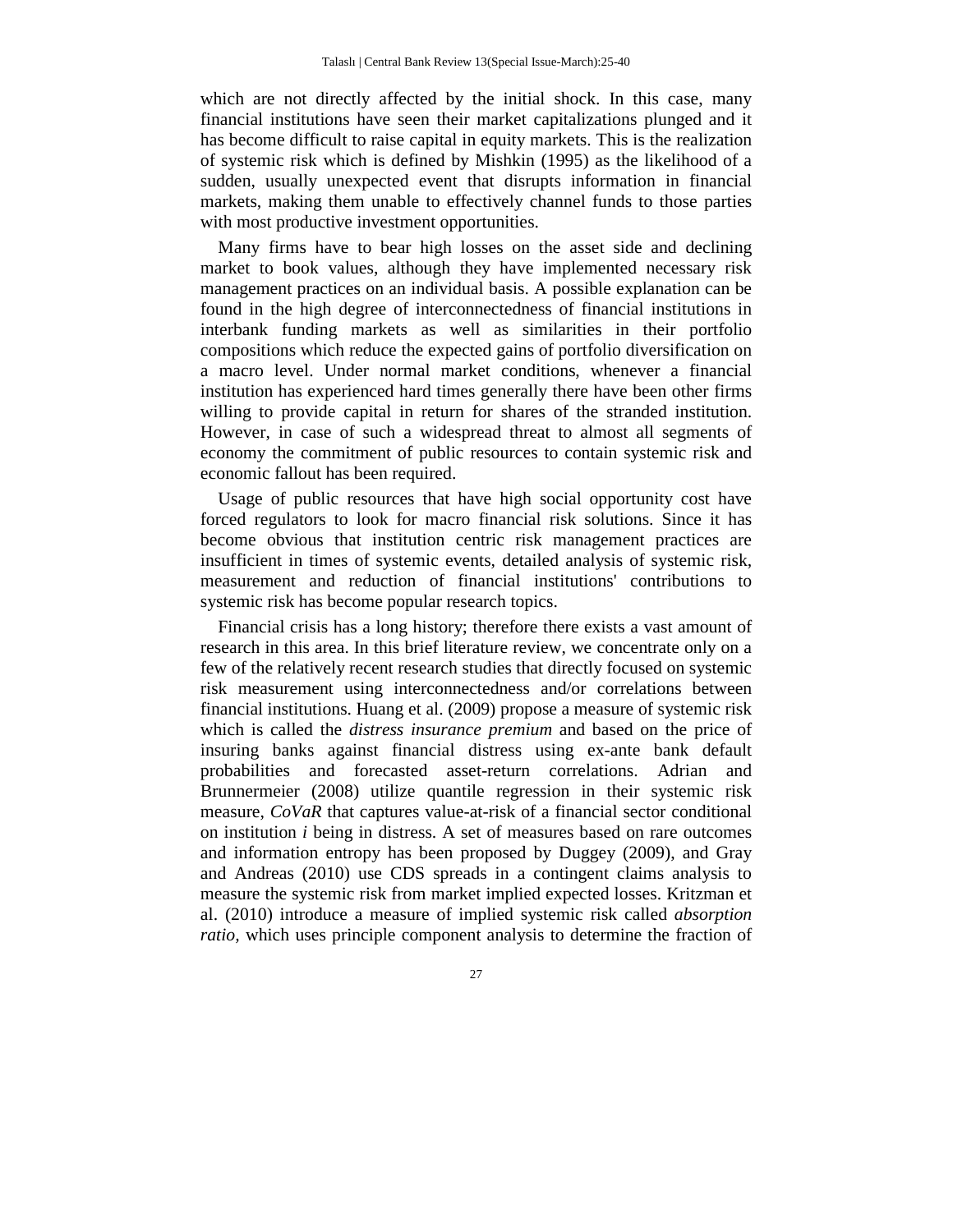the total variance of a set of asset returns absorbed by a fixed number of eigenvectors.

In this paper we use *systemic expected shortfall* (SES) *and marginal expected shortfall* (MES) introduced by Acharya et al. (2010) and test their applicability to Turkish financial sector. SES is designed to measure each publicly traded financial institution's contribution to systemic risk. It is defined as an institution's propensity to be undercapitalized when financial system as a whole is undercapitalized. MES is defined as a measure of an institution's losses in the tail of the system's loss distribution. The most important features of SES are its usage of only publicly available share prices and balance sheet values and its elegant simplicity that makes it easy to compute.

Efficiency of SES model which utilizes both financial institutions MES and leverage ratios prior to stress periods are tested through two major financial crises that Turkish economy experienced in the last decade. The first one, 2001 Turkish banking sector crisis was triggered by realization of liquidity, exchange rate and interest rate risks carried in balance sheets of insufficiently capitalized banking sector. Negative effects of the crises spread from financial sector through real sector and resulted with economic contraction, major restructuring, and consolidation in Turkish banking sector as well as changes in monetary and fiscal policies. Contrary to 2001 crisis, stronger and extensively regulated Turkish banking sector was not directly hit by the global financial problems in 2007-2009 period, the contraction in the global economy and worsening of foreign financing conditions adversely affected Turkish real sector. While the real sector has suffered from the worsening of credit conditions and reduction in foreign demand, financial sector balance sheet contractions have been caused by declining credit portfolios as well as declining values of tradable securities due to the portfolio outflows and foreign funding sources scarcity.

Explanatory power of conventional risk measures like expected shortfall, stock return volatility or stock beta is compared with leverage ratio and MES of financial institutions prior to the crises. According to results of the regressions that ran with crises period losses as dependent variable and precrisis period risk measures as independent variables, it is observed that leverage and MES explains both crises period losses better than other risk measures. In spite of different origins and impact areas of two crises, empirical results highlight SES as a powerful alternative in tracking potential riskiness of the financial stocks.

The rest of the paper is organized as follows: Section 2 briefly summarizes SES and MES measures. In Section 3, a general overview of the Turkish economy in two financial crisis episodes is discussed. SES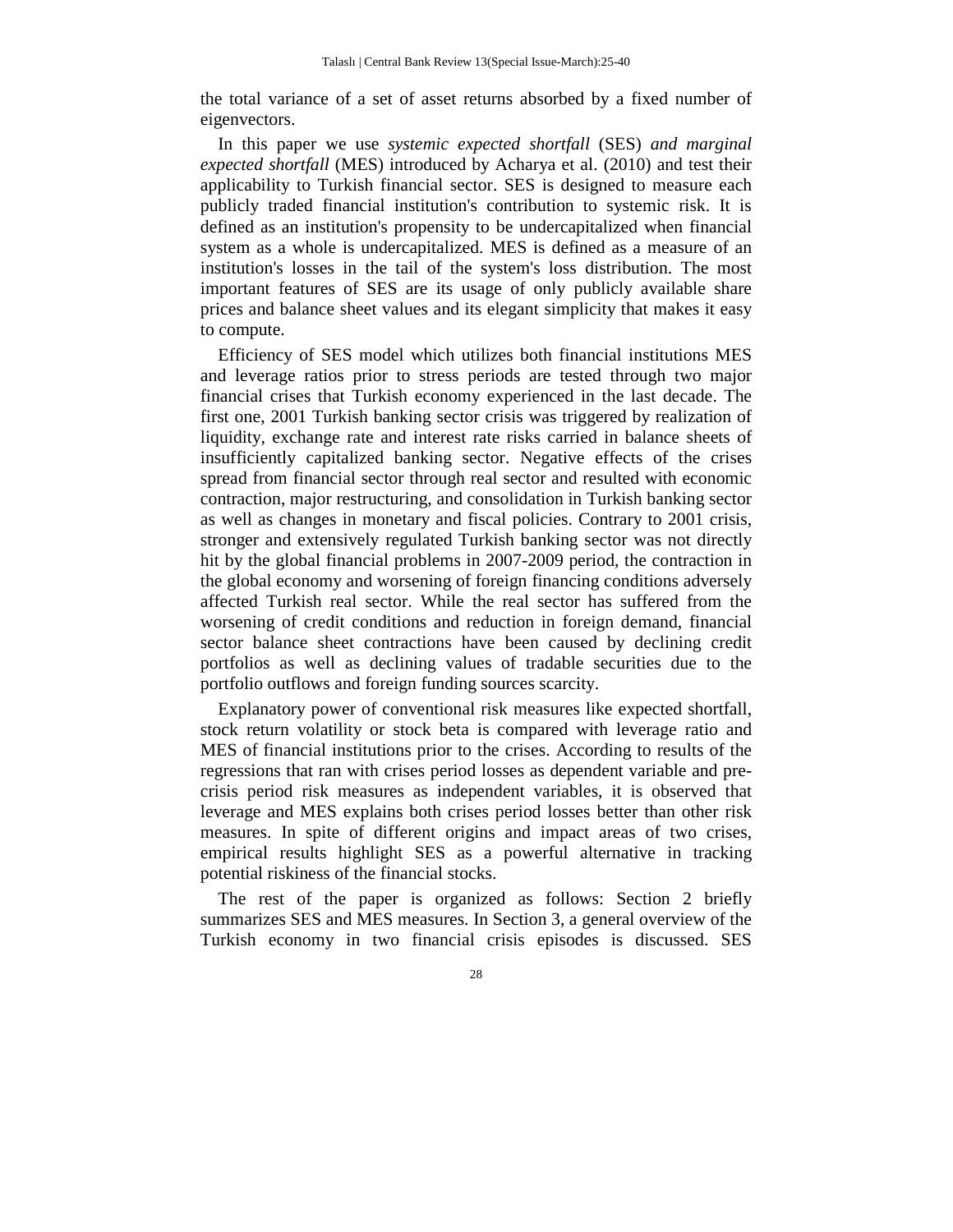methodology is applied to the Turkish financials data in Section 4. Section 5 concludes with final remarks.

#### **2. Systemic Expected Shortfall**

In a two period model of Acharya et al. (2010), it is assumed that there are N financial institutions in the system. Each financial institution's main concern is maximizing its utility in the following period. In this setting,  $w_0^i$ is firm *i*'s capital and  $b^i$  is the amount of debt raised at the first period. Therefore at the first period, the value of total assets of firm *i*,  $a^i$  is equal to  $w_0^i + b^i$ . Moreover, it is assumed that state guarantees a certain ratio  $\alpha^{i} \in (0,1)$  of the face value of the raised debt  $(f^{i})$ , using insurance taxes  $(\tau^i)$  collected from these financial institutions. In the next period, total income of an institution is determined by the total return of its asset portfolio. Authors represent total income of the institution from its assets by  $\hat{y}^i$  and add a cost for financial distress to the firm,  $\phi^i$ . By subtracting  $\phi^i$ from the total income of the firm they derive firm's net income. The net worth of the financial institution at the second period,  $w_1^i$ , is equal to the net income of the firm minus the face value of its debt.

On the other hand, regulation authorities face a more complicated optimization problem which is the maximization of total welfare of society. This welfare function is assumed to be the sum of three components. The first component is the sum of financial institutions' utilities. The second part covers the cost of guaranteed debt to the state in case of a financial institution's bankruptcy. The third part of the problem, which constitutes the essence of systemic expected shortfall measure, estimates the externality cost resulted from a system wide capital shortage. The formulation of the expected cost of systemic capital shortfall  $(CCS<sub>1</sub>)$ , is given as follows:

$$
CCS_1 = E[e.I_{[W_1 < zA]}.(zA - W_1)]
$$
 (1)

where *e* is the parameter of externality cost created by distressed financial sector. *W*<sub>1</sub> is the total net value of the financial system, i.e.  $\sum_{i=1}^{N}$ *i*  $w_1^i$  and *A* is the aggregate assets of the system,  $\sum_{i=1}^{N}$  $\int_{i=1}^{N} a_i$ . The threshold level for the expected capital shortfall cost in Equation 1 is a linear function of total asset value of the system. Threshold level depends on the level of assets since it is assumed that if the total net worth of the financial system falls below a certain proportion of total asset value, there will be interruptions in the financial services. Considering the definition made in Mishkin (1995), this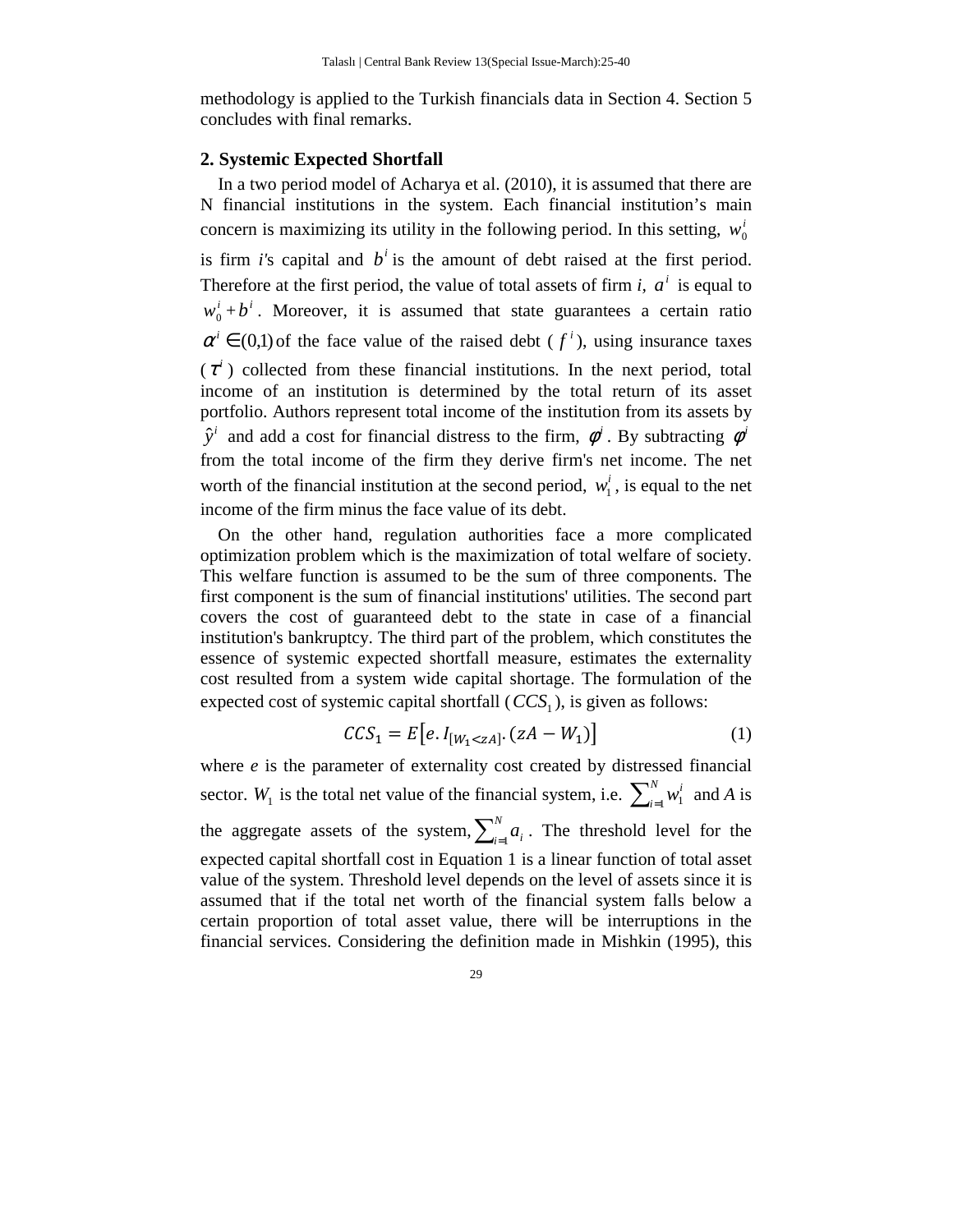type of interruptions preventing efficient capital allocation is identified as a realization of systemic risk. Therefore, the third pillar in regulators' problem is assumed to capture the costs bared by the rest of the economic agents resulted from such an interruption in the financial services.

Moreover, by using the linearity of the conditional expectation operator, one can show the contribution of each institution to aggregate capital shortfall. Contrary to the sub-additivity property of expected shortfall, *CCS<sup>1</sup>* is additive.

$$
CCS_1 = e \cdot E[zA - W_1|W_1 < zA] \cdot P(W_1 < zA) \tag{2}
$$

$$
=e\cdot\sum_{i=1}^{N}\underbrace{E\Big[za_i-w_i^1\big|W_1< zA\Big]}_{I} \cdot P(W_1< zA) \tag{3}
$$

In Equation 3, *I* is the measure of financial institution *i*'s contribution to the systemic expected capital shortfall, it is the expected capital shortage of the institution  $i$  at time period 1 when the whole financial system is undercapitalized. *I* is named as systemic expected shortfall of the firm *i*,  $SES_i$  and represents systemic risk contribution of the firm. By dividing both sides of  $SES<sub>i</sub>$  equation to the initial equity, ratio of the initial capital that the financial institution would lose in case of a systemic crisis can be estimated.

$$
\frac{SES^{i}}{w_0^{i}} = \underbrace{\frac{za^{i}}{w_0^{i}} - 1}_{\text{if}} - E\left[\frac{w_1^{i} - w_0^{i}}{w_0^{i}} | W_1 < zA\right]}_{\text{if}} \tag{4}
$$

In Equation 4, *II* measures institutions leverage at the beginning of the period. Leverage ratio greater than 0 is taken as an indicator of over leverage. Higher leverage ratios increase institution's systemic risk, since it creates fragility in illiquid market conditions and increase roll over risk. Standard approximation of leverage which considers only on-balance sheet items is given in Equation 5.

$$
LVG^{i} = \frac{\text{quasi book value of assets}}{\text{market value of equity}} = \frac{\text{book value of assets - book value of equity} + \text{market value of equity}}{\text{market value of equity}} \tag{5}
$$

Argument *III* in Equation 4 is the expected equity return of institution *i* in case of a systemic capital shortage. Acharya et al. (2010) suggest that taking z equal to 8% is a reasonable assumption in accordance with capital adequacy calculations. However, systemic capital shortages are extreme tail events and on a daily frequency, probability of observing such an extreme event is very low. In a typical sample used for estimation, the number of these extreme events is so small that conclusions based on their statistical properties can be unreliable. Therefore authors suggest the use of 5% tail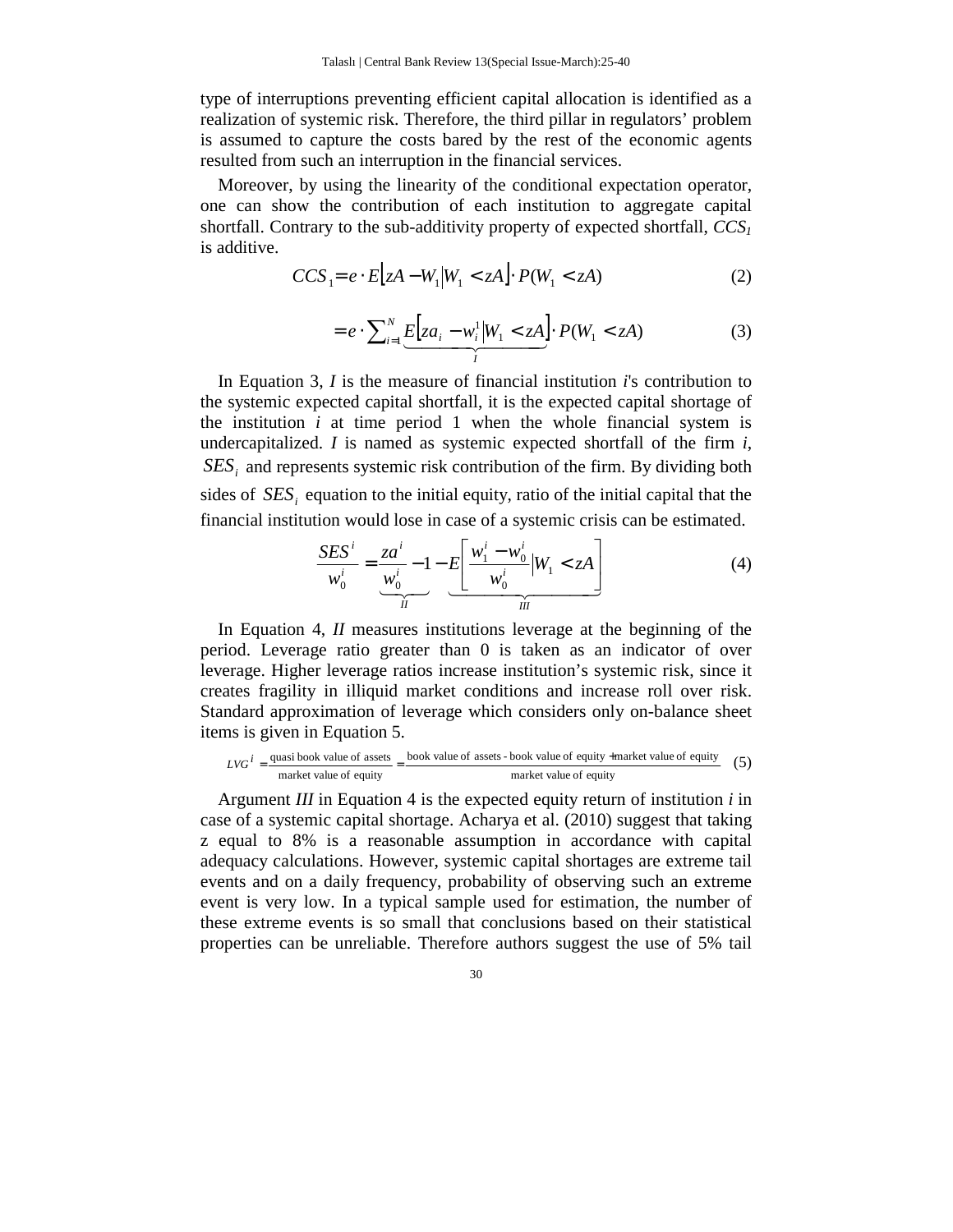events of the market returns empirical distribution. This empirical distribution consists of market returns one year prior to the crisis. Expected loss of firm *i*'s stocks in a 5% systemic event is *Marginal Expected Shortfall* (MES<sub>5%</sub>).

$$
MES_{5\%} = E\bigg[r^i\bigg|r^m \in I_{5\%}\bigg]
$$
 (6)

where  $r^i$  is the firm *i*'s return,  $r^m$  is the market return and  $I_{5%}$  is the set of worst 5% daily market returns. Using extreme value theory and power-law distributions, Acharya et al. (2010) show that *SES* in Equation 4 is linearly related to the *MES* measure given in Equation 6.

## **3. 2000-2001 and 2007-2009 Financial Crises in the Turkish Financial Sector**

Looking at the past decade in Figure 1, it can be stated that Turkish financial sector has been dominated by the banks. While the asset share of insurance companies relative to the total assets of the financial sector has been relatively stable, banks listed in Istanbul Stock Exchange (ISE) have the highest share throughout the examined period.

**Figure 1. Share of Banks, Insurance Companies and CBRT According to Asset Values in Turkish Financial Sector** 

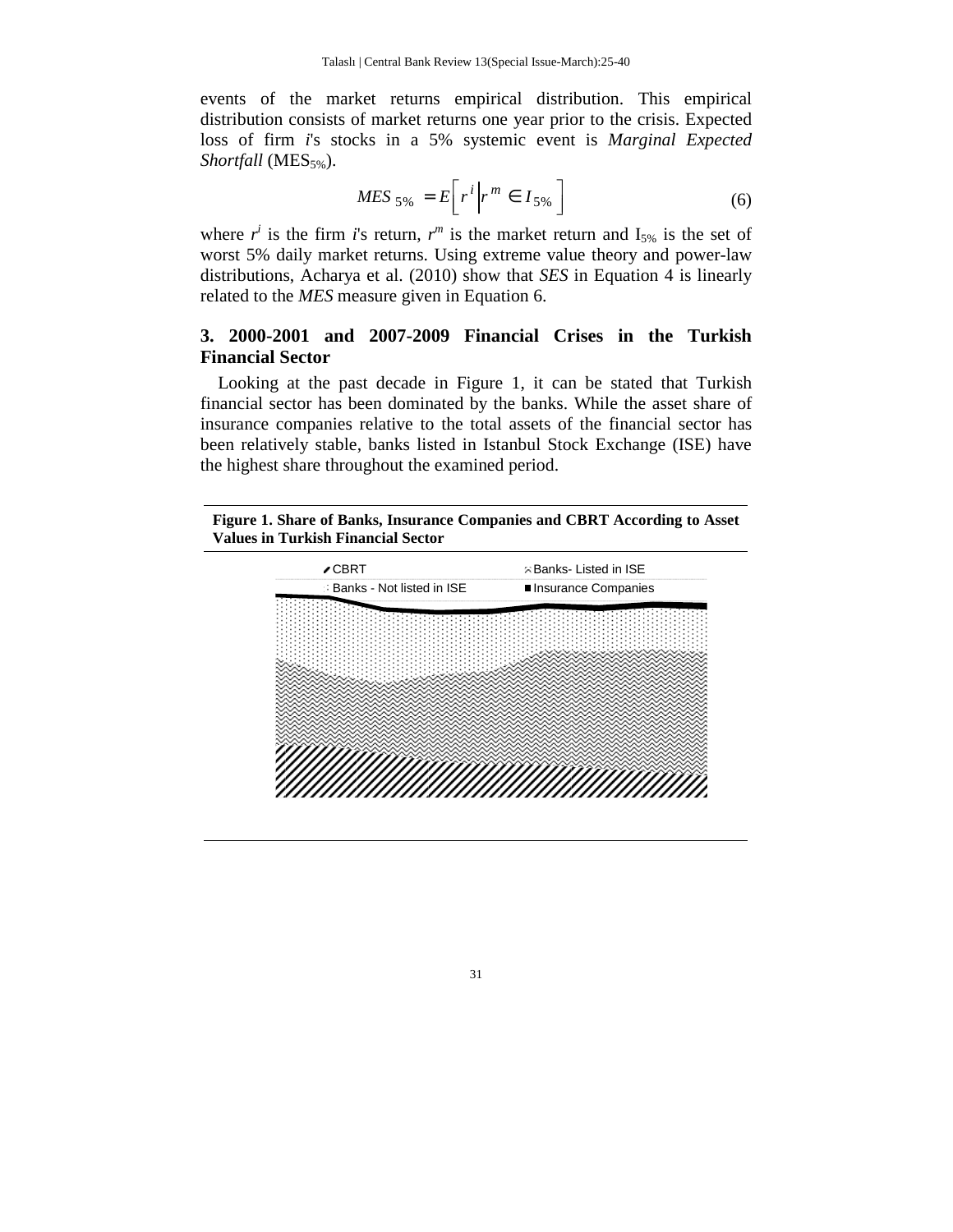At the end of economically turbulent 90's, in December 1999 the  $17<sup>th</sup>$ stand-by agreement with IMF, which is accompanied by a disinflation program, was signed. The nominal anchor of the program was preannounced crawling peg exchange rate system. Structural reforms in the financial sector, achievement of budgetary discipline and downsizing of public sector were also among the objects of the program (Uygur, 2010). Although the program was initially designed for three years as a result of two tiers crisis in November 2000 and February 2001 the program was terminated.

According to the stand-by agreement, monetary expansion was strictly bounded to the Central Bank of the Republic of Turkey's (CBRT) net foreign asset growth, in other words to foreign exchange flows into the country. At the end of the third quarter of the year 2000, as a result of the liquidity shortage caused by recession in foreign asset opportunities, shortterm interest rates started to increase. In addition to this deterioration, some of the institutions had to sell securities due to the shrink in their funding facilities since the short term liquidity was crucial for the asset portfolio funding strategy of many banks. This led to a further deterioration of the asset side of banks' balance sheets.

In the second half of November, rapid capital outflows and sharp stock price declines were observed and one of the important actors in government debt securities, a medium-scale bank was transferred to the state's Saving Deposit Insurance Fund (SDIF) in this period. In order to secure the continuity of the program, various measures were taken. Despite the relative improvement maintained for a while, due to loss of confidence and credibility, the program was terminated with a speculative attack to the Turkish Lira in February 2001. A detailed discussion of 2001 banking sector crisis and its repercussions can be found in BRSA (2010).

On the other hand, recent global financial crisis which started in 2007 has no direct roots from structure or dynamics of the Turkish financial sector, it has been effective on Turkish economy through the decline in international demand of Turkish goods, diminishing external funds and capital inflows, and portfolio outflows due to deteriorating risk perception. In order to contain the effects of the global crisis, countercyclical monetary and fiscal policies were implemented. The decline in credit volume started in the last quarter of 2008 was reversed with the help of countercyclical monetary policies.

In the next section, using data of these two significantly different periods, we discuss the applicability and signaling performance of SES measure for Turkish financial sector data.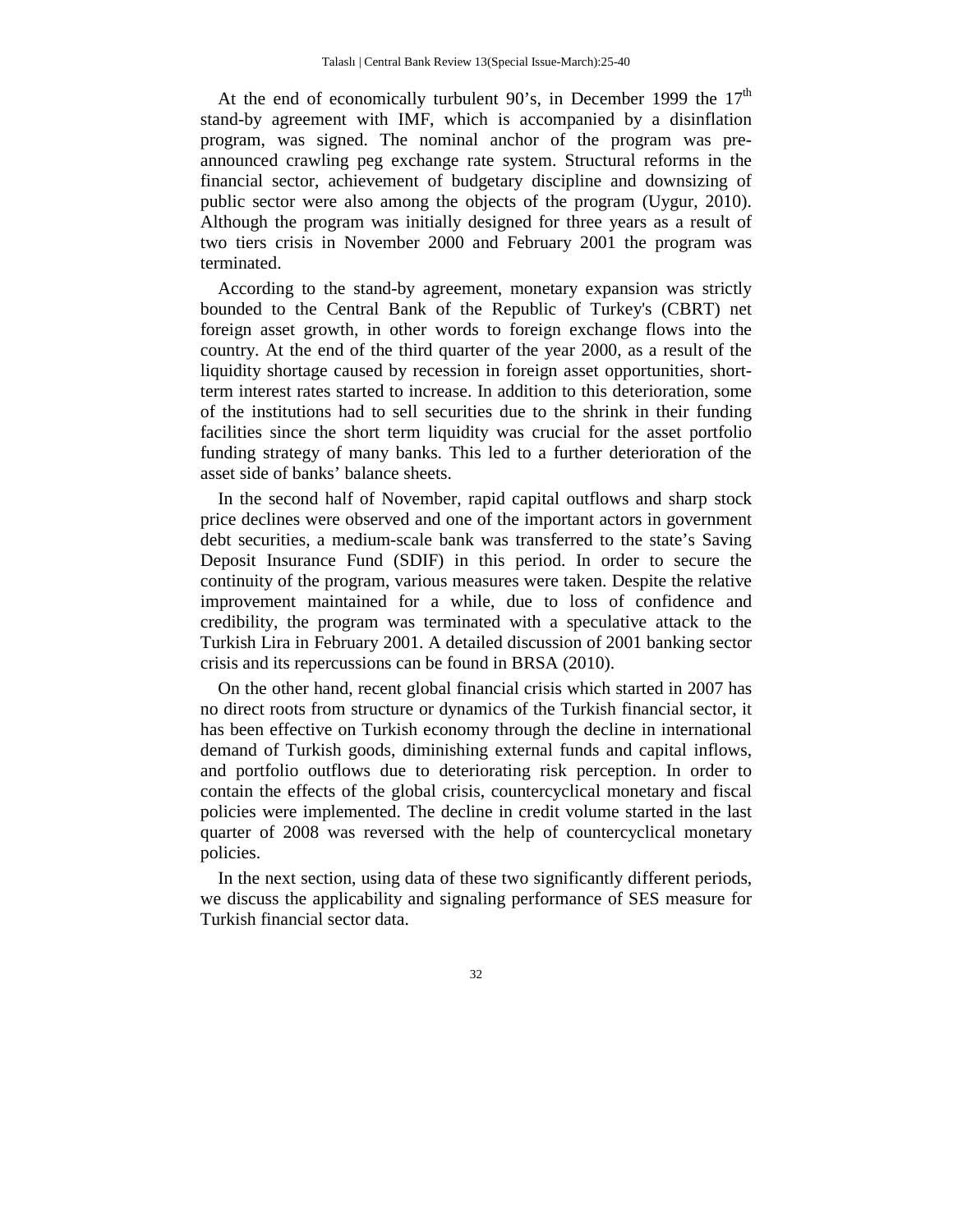#### **4. SES of the Turkish Financial Sector**

In this section SES and some of the other well known risk measures are computed by using financial institutions data prior to two financial crises discussed in the previous section. Each crisis period is divided into two subperiods. The first period covers data prior to the emergence of the financial stress in the system and the second period consists of the realization of systemic risk. The aim is to compare the ex-ante performance of different risk measures like expected shortfall, annual volatility, and market beta with MES, leverage ratio and determining whether SES is better in forecasting systemic loses in different financial crises environments.

For 2001 banking sector crisis, the first period is from January 1999 to April 2000. As seen in Figure 2, systemic event data starts from May 2000 and ends with March 2001 when ISE 100 index the main indicator of the stock market which is composed of 100 highly liquid stocks traded in the national stock exchange reached its minimum level in 1999-2001 period. January 2007 - December 2007 constitutes the observation period preceding the global financial crisis and January 2008 - March 2009 is determined as the crisis period.



The banks, brokerage firms, and insurance companies including individual pension companies quoted in the national stock exchange are used in the analysis. List of the companies used in the computations are provided in Table 1.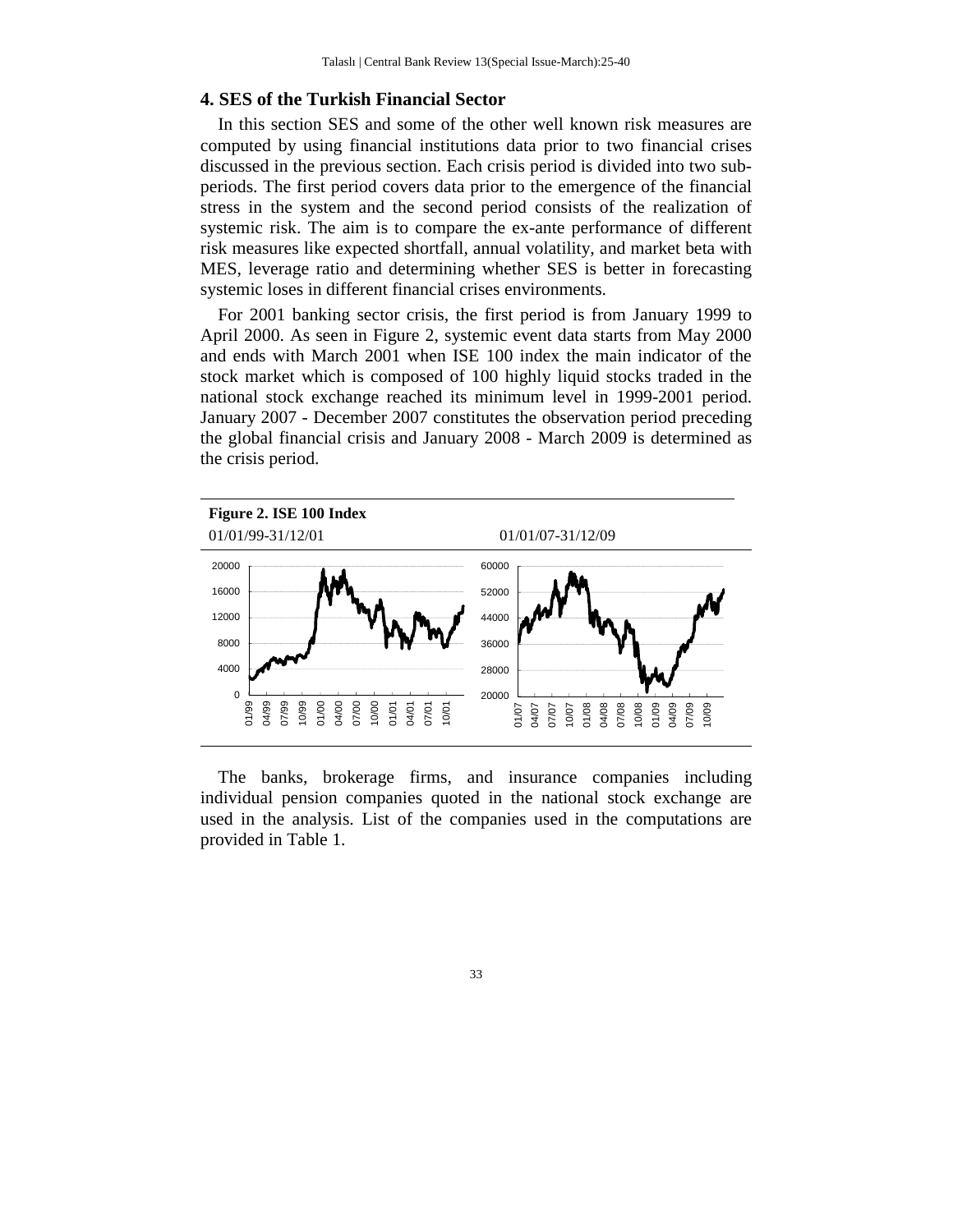|                                        | 2000-2001 Crisis            | 2007-2009 Crisis                       |                                    |  |  |
|----------------------------------------|-----------------------------|----------------------------------------|------------------------------------|--|--|
| $Banks^{(1)}$                          | <b>Insurance Companies</b>  | $Banks^{(2)}$                          | <b>Insurance Companies</b>         |  |  |
| Akbank A.S.                            | Aksigorta A.S.              | Akbank A.S.                            | Aksigorta A.S.                     |  |  |
| Alternatifbank A.S.                    | Anadolu Sigorta A.S.        | Albaraka Türk Katılım Bankası<br>A.Ş.  | Anadolu Hayat Emeklilik A.S.       |  |  |
| Demirbank A.S.                         | Commercial Union Sigorta    | Alternatifbank A.S.                    | Anadolu Sigorta A.S.               |  |  |
| Türk Dıs Ticaret Bankası A.S.          | Güneş Sigorta A.Ş.          | Asya Katılım Bankası A.S.              | Aviva Sigorta A.S.                 |  |  |
| Finans Bank A.S.                       | Halk Sigorta A.S.           | Finans Bank A.S.                       | Güneş Sigorta A.Ş.                 |  |  |
| Türkiye Garanti Bankası A.S.           | Ray Sigorta A.S.            | Fortis Bank A.S.                       |                                    |  |  |
| Türkiye İs Bankası A.S.                |                             | Türkiye Garanti Bankası A.S.           |                                    |  |  |
| Sekerbank T.A.S.                       | <b>Brokerage Firm</b>       | Türkiye Halk Bankası A.S.              | <b>Brokerage Firm</b>              |  |  |
| Tekstil Bankası A.S.                   | Global Menkul Değerler A.S. | Türkiye İs Bankası A.S.                | İs Yatırım Menkul Değerler<br>A.Ş. |  |  |
| Türkiye Sınai Kalkınma Bankası<br>A.S. |                             | Sekerbank T.A.S.                       |                                    |  |  |
| Yapı ve Kredi Bankası A.S.             |                             | Türk Ekonomi Bankası A.Ş.              |                                    |  |  |
|                                        |                             | Tekstil Bankası A.S.                   |                                    |  |  |
|                                        |                             | Türkiye Sınai Kalkınma Bankası<br>A.Ş. |                                    |  |  |
|                                        |                             | Türkiye Vakıflar Bankası T.A.O.        |                                    |  |  |
|                                        |                             | Yapı ve Kredi Bankası A.S.             |                                    |  |  |
|                                        |                             |                                        |                                    |  |  |

|  |  |  |  |  | Table 1. The List of Financial Institutions |
|--|--|--|--|--|---------------------------------------------|
|--|--|--|--|--|---------------------------------------------|

1) State owned development bank Türkiye Kalkınma Bankası A.Ş is left out of the list due to the small number of

its shares traded in the stock exchange.

2) Additional to Türkiye Kalkınma Bankası A.Ş, Denizbank A.Ş. is also left out of the list due to the same reason.

In MES calculations, firstly ISE 100 index pre-crisis period tail events are used to determine the worst 5% market outcomes (stock market return following the earthquake in 1999 is left out of the observation set). Then, simple averages of the listed stocks' returns for these determined 5% worst days are recorded as MES's of stocks like it is formulated in Equation 6. The leverage ratios of firms which are formulated in Equation 5 are computed using the last available quarterly balance sheet values before the start of the crisis period.

Other individual risk measures that we use in this paper are expected shortfall (ES), stock market beta, and annualized volatility of stock returns. ES is taken as the simple average of 5% left tail of stock's empirical return distribution in the pre-crisis period. Stock's beta is estimated as covariance between stock return and ISE 100 index return divided by variance of ISE 100 index return. Annualized volatility is calculated as square root of 250 times standard deviation of daily stock returns. Finally, the realization of the systemic risk is measured by cumulative drops in the equity values of the financial firms through the crisis periods. Descriptive statistics for the calculated risk measures and realized systemic losses are given in Table 2.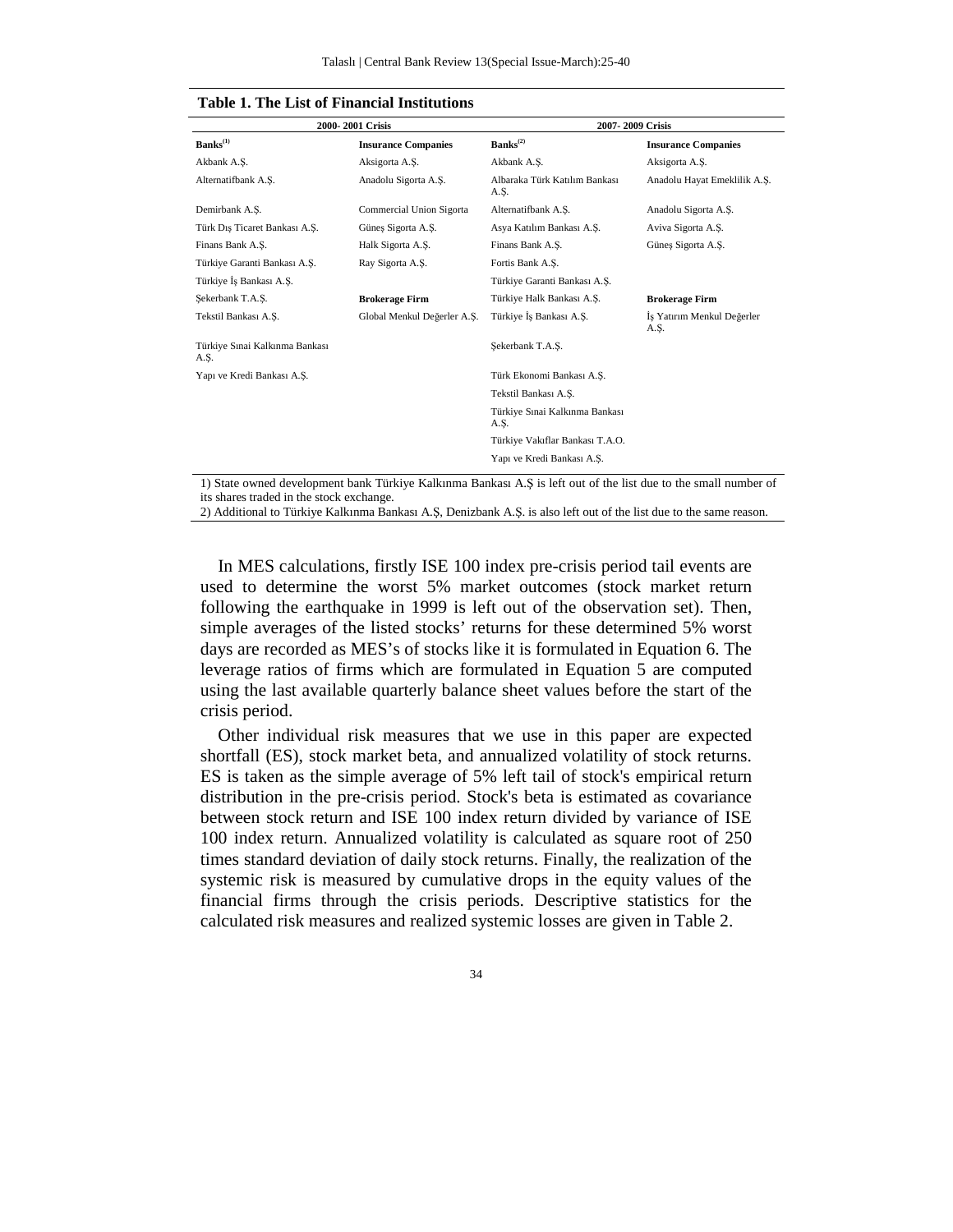By looking at Table 2, we can see that despite to the completely different conditions of two crises and relative shallowness of the stock markets at the beginning of 2000's, descriptive statistics of realized event returns, MES seems relatively similar. Leverage statistics on the other hand, points a distribution change between the periods, where it has been evaluated through a more symmetric distribution around the mean. Higher volatility in 1999-2000 can be attributed to both domestic and international economic and political instabilities. In the lower panel, we see that in 2007 volatility was declined substantially relative to the previous period. Similarity of MES and ES statistics in 2007-2009 is an indicator of harmonization between the main stock index and financials. Significantly higher ES than MES and beta lower than 1 on average in 1999-2000 period indicates a diversion in financials returns from the stock index. The minimum realized return equal to -1 in 2000-2001 crisis represents bankrupt Demirbank. We need to emphasize that high market capitalization rule of Acharya et al. (2010) is loosened; because of the data shortage almost all of the available data is utilized.

|               | 2000-2001 Crisis       |            |                  |      |                   |             |  |  |
|---------------|------------------------|------------|------------------|------|-------------------|-------------|--|--|
|               | <b>Realized Return</b> | <b>MES</b> | Leverage         | ES   | <b>Volatility</b> | <b>Beta</b> |  |  |
| Mean          | $-0.62$                | 0.05       | 3.90             | 0.09 | 0.77              | 0.71        |  |  |
| <b>Median</b> | $-0.62$                | 0.05       | 2.42             | 0.09 | 0.76              | 0.73        |  |  |
| Std           | 0.16                   | 0.01       | 2.65             | 0.01 | 0.08              | 0.24        |  |  |
| Min           | $-1.00$                | 0.03       | 1.21             | 0.07 | 0.64              | 0.24        |  |  |
| <b>Max</b>    | $-0.25$                | 0.08       | 9.81             | 0.12 | 1.00              | 1.04        |  |  |
|               |                        |            | 2007-2009 Crisis |      |                   |             |  |  |
|               | <b>Realized Return</b> | <b>MES</b> | Leverage         | ES   | <b>Volatility</b> | <b>Beta</b> |  |  |
| Mean          | $-0.58$                | 0.04       | 3.59             | 0.05 | 0.42              | 0.95        |  |  |
| <b>Median</b> | $-0.64$                | 0.04       | 3.63             | 0.05 | 0.43              | 0.99        |  |  |
| Std           | 0.20                   | 0.01       | 1.46             | 0.01 | 0.07              | 0.29        |  |  |
| Min           | $-0.84$                | 0.01       | 1.14             | 0.03 | 0.29              | 0.34        |  |  |
| <b>Max</b>    | $-0.11$                | 0.05       | 6.37             | 0.08 | 0.57              | 1.45        |  |  |

**Table 2. Descriptive Statistics of Risk Measures and Realized Systemic Event**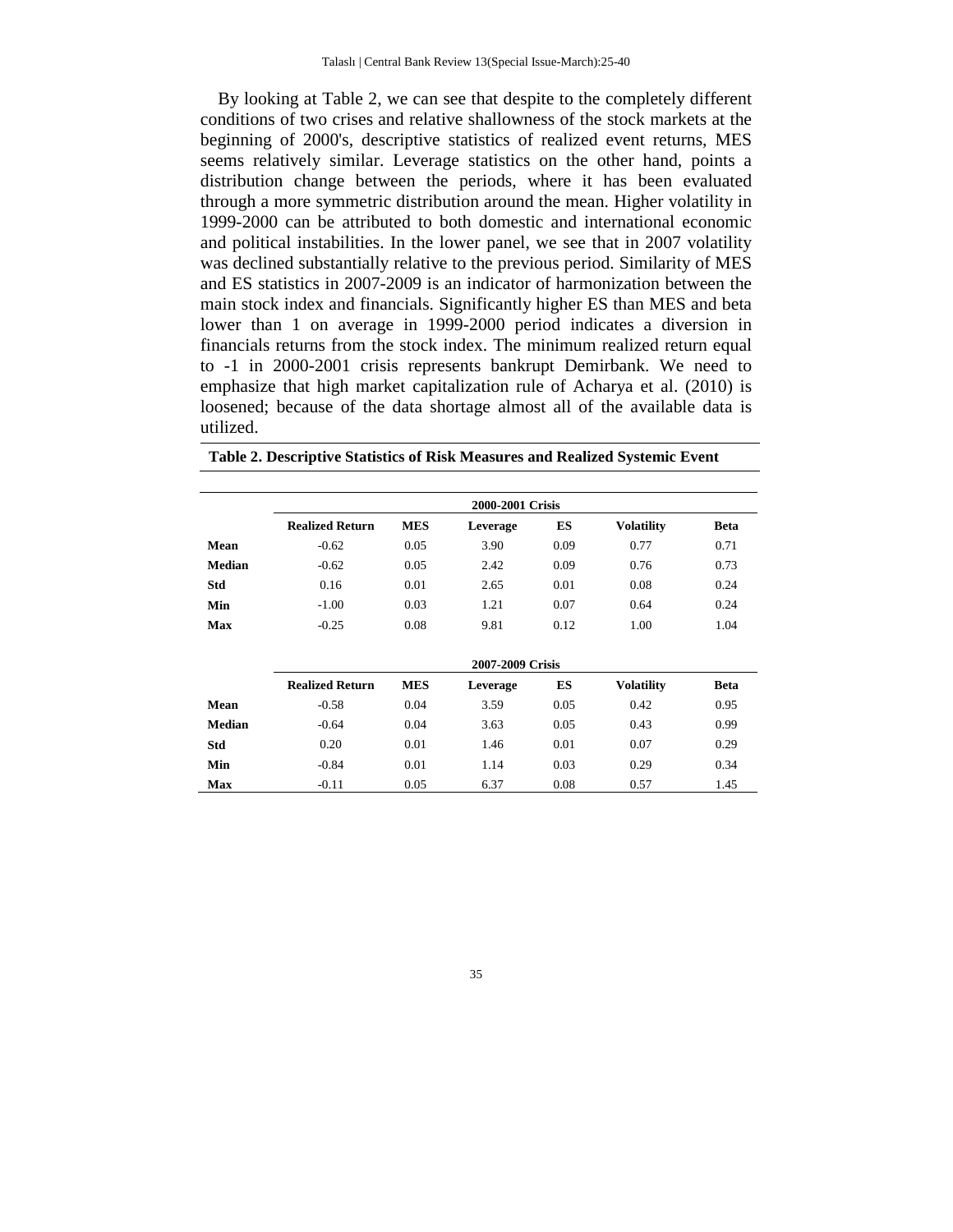|                        |                        |            | 2000-2001 Crisis |         |                   |             |  |  |  |  |
|------------------------|------------------------|------------|------------------|---------|-------------------|-------------|--|--|--|--|
|                        | <b>Realized Return</b> | <b>MES</b> | Leverage         | ES      | <b>Volatility</b> | <b>Beta</b> |  |  |  |  |
| <b>Realized Return</b> | 1.00                   |            |                  |         |                   |             |  |  |  |  |
| <b>MES</b>             | $-0.22$                | 1.00       |                  |         |                   |             |  |  |  |  |
| Leverage               | $-0.48$                | $-0.40$    | 1.00             |         |                   |             |  |  |  |  |
| ES                     | $-0.31$                | 0.13       | $-0.25$          | 1.00    |                   |             |  |  |  |  |
| <b>Volatility</b>      | $-0.41$                | 0.26       | $-0.31$          | 0.85    | 1.00              |             |  |  |  |  |
| <b>Beta</b>            | $-0.24$                | 0.87       | $-0.24$          | $-0.01$ | 0.11              | 1.00        |  |  |  |  |
|                        |                        |            |                  |         |                   |             |  |  |  |  |
|                        | 2007-2009 Crisis       |            |                  |         |                   |             |  |  |  |  |
|                        | <b>Realized Return</b> | <b>MES</b> | Leverage         | ES      | <b>Volatility</b> | <b>Beta</b> |  |  |  |  |
| <b>Realized Return</b> | 1.00                   |            |                  |         |                   |             |  |  |  |  |
| <b>MES</b>             | $-0.42$                | 1.00       |                  |         |                   |             |  |  |  |  |
| Leverage               | $-0.40$                | 0.18       | 1.00             |         |                   |             |  |  |  |  |
| ES                     | $-0.15$                | 0.53       | 0.22             | 1.00    |                   |             |  |  |  |  |
| <b>Volatility</b>      | $-0.05$                | 0.44       | $-0.41$          | 0.71    | 1.00              |             |  |  |  |  |
| <b>Beta</b>            | $-0.45$                | 0.85       | 0.13             | 0.24    | 0.46              | 1.00        |  |  |  |  |

#### **Table 3. Correlation Between Variables**

The correlations between the variables are presented in Table 3. Looking at the first column for 2000-2001, leverage has the highest correlation with realized losses, where correlation of MES and realized losses is the lowest. Relatively poor correlations between realized losses with MES and beta in 2000-2001 are due to the high losses of low scale banks contrary to their low MES and beta levels. Moreover, Demirbank which has the highest realized loss is in the middle of % MES ranking and according to absolute MES measure, which is equal to % MES multiplied by market capitalization of the firm at the beginning of the crisis period, is at the fifth place among 18 institutions. According to 2007-2009 data MES, leverage and beta have high correlations with the realized losses.

In Table 4 results of the OLS regression analysis for different exploratory variables are given. For 2000-2001, while MES is not statistically significant in Model 1, when leverage is added both of the variables become significant. According to adjusted  $\mathbb{R}^2$ 's Model 3 including both MES and leverage is the best fitting model to the realized losses and Model 2 including only leverage ratio as independent variable is the second.

The structural weaknesses of the Turkish financial system have contributed to the failure of 2000-2001. Relative to its peer countries, smaller banking sector in Turkey was centered on public finance rather than real sector, deposit to credit transformation was weak and lack of a risk management culture was adding to the fragility. With the high budget deficits rolled over with high interest rates, the banking sector placed its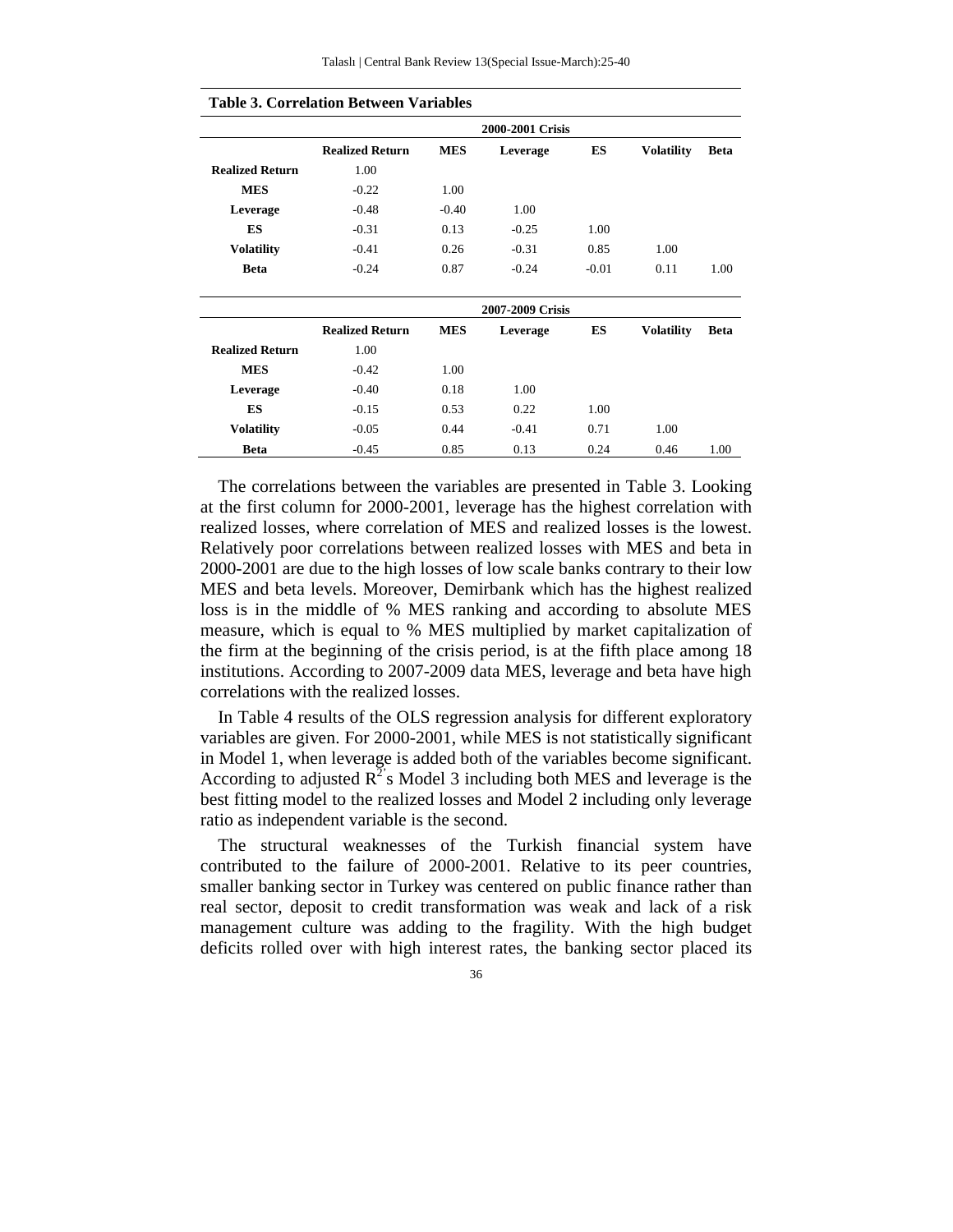funds into these profitable debt instruments which had zero risk weight in capital adequacy calculations. Moreover, the banking sector was working with low capital levels and high leverage ratios. Besides the dollarization in the economy which also affected the currency composition of the banking sector deposits, the maturity mismatch between the sector's assets and liabilities caused the banking system to become oversensitive to liquidity, interest rate and exchange rate risks. When these risks were realized fire sales in highly leverages treasury debt instruments portfolios triggered losses. As a result of this crisis, 22 banks licenses were suspended and USD 53.6 billion (one third of the national income) was spent to restructuring of the sector.

Lower panel of Table 4 shows OLS regression results for 2007-2009 crisis. MES, leverage and beta are statistically significant in the first, second and sixth models, again Model 3 including both leverage and MES dominates the other models with the highest adjusted  $R^2$  value.

Thanks to the extensively regulated and supervised financial system that has been constituted starting from the year 2000 to date and relative underdevelopment of the sector in financial innovations, none of the institutions license was suspended by the authorities in 2007-09 period. Moreover, the capital adequacy ratio of the banking sector has been higher than the target ratio of 12%. Banking sector profitability declined in December 2008 relative to the end of the previous year which can be attributed to the provisions for increasing non-performing loans (CBRT, 2009). Real sector took the primary hit with economic activity contraction and rising unemployment.

As a result it can be concluded that in spite of the differences in origins, transmission channels and impact areas of 2000-2001 Turkish banking sector crisis and 2007-2009 global credit crisis are different, models including both MES and leverage ratios as independent variables are more powerful in explaining the realized losses in both of the cases.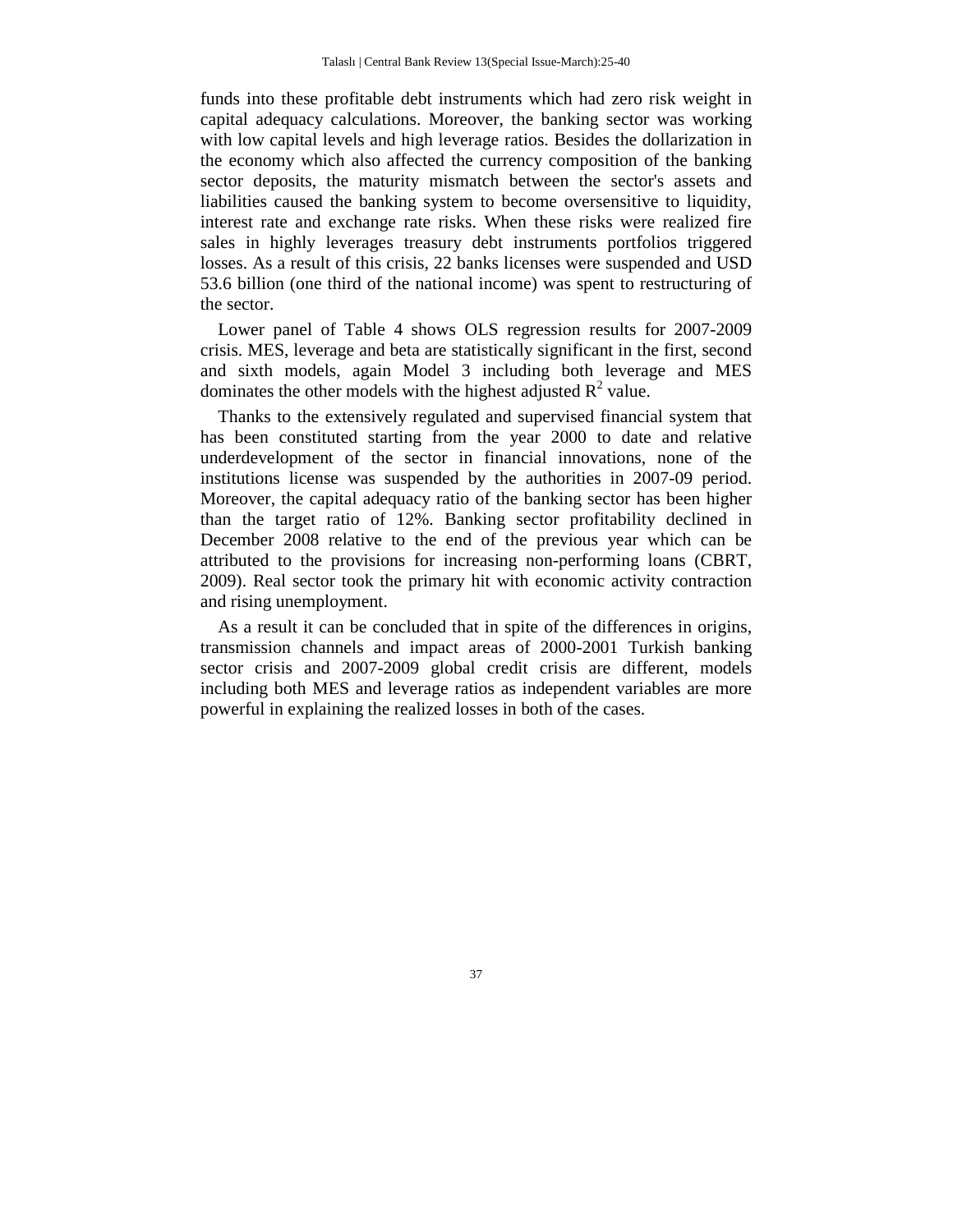| 2000-2001           |                        |                        |                         |                      |                       |                        |                       |                      |
|---------------------|------------------------|------------------------|-------------------------|----------------------|-----------------------|------------------------|-----------------------|----------------------|
|                     | (1)                    | (2)                    | (3)                     | (4)                  | (5)                   | (6)                    | (7)                   | (8)                  |
| <b>Intercept</b>    | $-0.50$<br>$(-3.57)$   | $-0.51$<br>$(-8.09)$   | $-0.19$<br>$(-1.29)$    | $-0.24$<br>$(-0.83)$ | 0.06<br>(0.15)        | $-0.51$<br>$(-4.09)$   | $-0.17$<br>$(-0, 55)$ | $-0.49$<br>$(-3.35)$ |
| <b>MES</b>          | $-2.37$<br>$(-0.89)$   |                        | $-5.27**$<br>$(-2.29)$  |                      |                       |                        | $-1.96$<br>$(-0.74)$  | $-1.07$<br>$(-0.21)$ |
| Leverage            |                        | $-0.03**$<br>$(-2.21)$ | $-0.04***$<br>$(-3.19)$ |                      |                       |                        |                       |                      |
| ES                  |                        |                        |                         | $-4.29$<br>$(-1.32)$ |                       |                        | $-3.97$<br>$(-1.20)$  |                      |
| <b>Volatility</b>   |                        |                        |                         |                      | $-0.88*$<br>$(-1.82)$ |                        |                       |                      |
| <b>Beta</b>         |                        |                        |                         |                      |                       | $-0.16$<br>$(-0.92)$   |                       | $-0.10$<br>$(-0.30)$ |
| Adj- $\mathbf{R}^2$ | $-1.20%$               | 18.53%                 | 35.65%                  | 5.20%                | 11.94%                | 0%                     | 1.5%                  | $-7.3%$              |
| No. of obs.         | 18                     | 18                     | 18                      | 18                   | 18                    | 18                     | 18                    | 18                   |
|                     |                        |                        |                         | 2007-2009            |                       |                        |                       |                      |
|                     | (1)                    | (2)                    | (3)                     | (4)                  | (5)                   | (6)                    | (7)                   | (8)                  |
| <b>Intercept</b>    | $-0.27$<br>$(-1.72)$   | $-0.38$<br>$(-3.56)$   | $-0.15$<br>$(-0.91)$    | $-0.41$<br>$(-1.66)$ | $-0.52$<br>$(-1.97)$  | $-0.29$<br>$(-2.18)$   | $-0.34$<br>$(-1.43)$  | $-0.27$<br>$(-1.68)$ |
| <b>MES</b>          | $-8.19**$<br>$(-2.05)$ |                        | $-7.00*$<br>$(-1.80)$   |                      |                       |                        | $-9.21*$<br>$(-1.92)$ | $-2.63$<br>$(-0.35)$ |
| Leverage            |                        | $-0.06*$<br>$(-1.96)$  | $-0.05*$<br>$(-1.71)$   |                      |                       |                        |                       |                      |
| ES                  |                        |                        |                         | $-3.15$<br>$(-0.68)$ |                       |                        | 2.07<br>(0.4)         |                      |
| <b>Volatility</b>   |                        |                        |                         |                      | $-0.14$<br>$(-0.22)$  |                        |                       |                      |
| <b>Beta</b>         |                        |                        |                         |                      |                       | $-0.30**$<br>$(-2.23)$ |                       | $-0.23$<br>$(-0.87)$ |
| Adj- $\mathbf{R}^2$ | 13.23%                 | 11.88%                 | 20.81%                  | $-2.66%$             | $-4.74%$              | 16.02%                 | 9.43%                 | 12.16%               |
| No. of obs.         | 22                     | 22                     | 22                      | 22                   | 22                    | 22                     | 22                    | 22                   |

#### **Table 4. OLS Regression Analysis (Dependent Variable is Realized Losses in Crisis Periods)**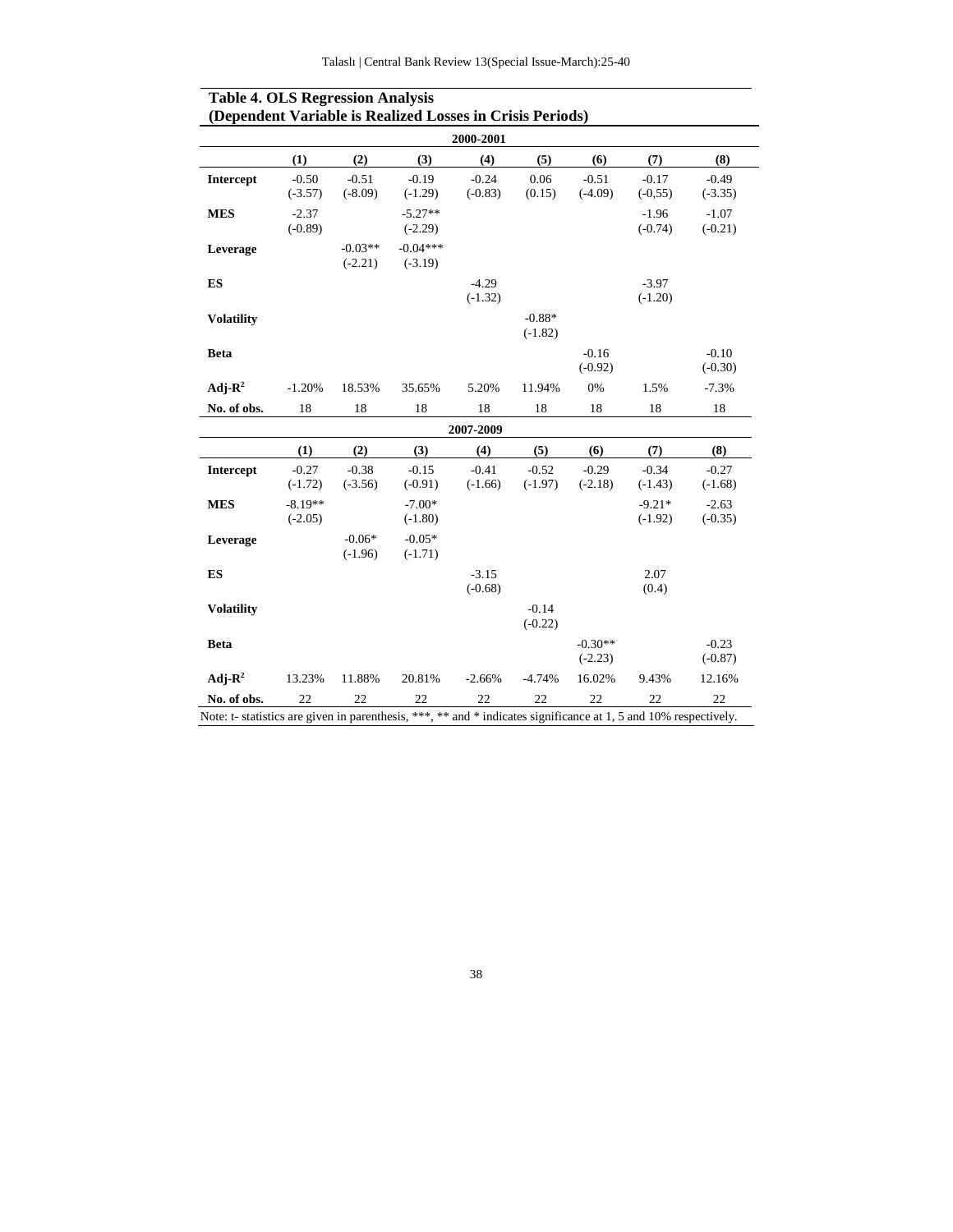

**Figure 3. Regression Using MES and Leverage as Explanatory Variables**  2000-2001 period 2007-2009 period

The planes implied by the estimated coefficients of Model 3 for both of the periods and realized returns are given in Figure 3. In Models 7 and 8 we run horse race between MES – ES and MES – beta. In column (7) for 2007- 2009 crises it is seen that MES is significant at 10% level while coefficient of ES is insignificant.

#### **5. Conclusion**

Turkish financial sector has been dominated by the banking sector which has been extensively regulated and closely supervised by the regulatory system constituted following 2000-2001 banking sector crisis. However, the recent global financial crisis reveals that risk assessment of a bank should not be limited with an isolated evaluation of bank's balance sheet or portfolio composition. In this context Acharya et al. (2010) propose an easily applicable measure, SES, which anticipates a financial institutions propensity to undercapitalize when the whole financial system is experiencing capital shortage. SES can be updated every day and consequently can help regulators or investors to track potential riskiness of the related stock.

In order to test the applicability of SES to Turkish financial institutions, multivariate regression model with leverage ratio and MES of each financial firm as independent variables are fitted to institutions' stock value losses that are observed through crisis periods. Application is not restricted with the recent global financial crisis, the data related to 2000-2001 banking sector crisis is also used. Although high market capitalization requirement of Acharya et al. (2010) cannot be satisfied due to data shortage, regression results indicate that SES model including both MES and leverage ratio has a superior explanatory power over its rivals; ES, volatility, and stock market beta.